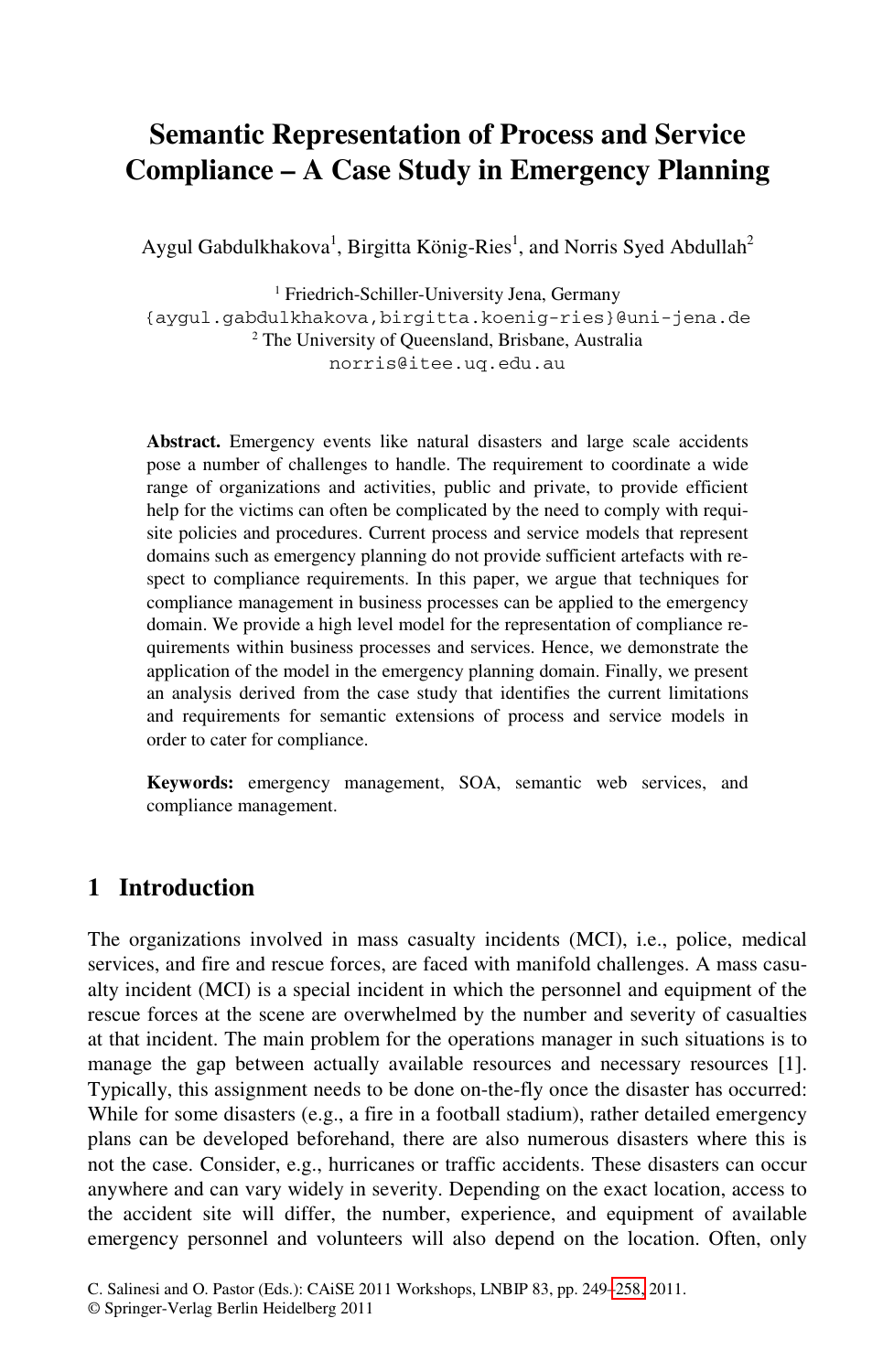limited information about the incident will be available in the beginning. More information about the situation will become known over time, only.

Thus, a system is needed that can efficiently assign emergency personnel and equipment to the necessary tasks according to their abilities and organizational structures (police, medical services, fire and rescue services). The SpeedUp project [www.speedup.uni-jena.de] aims to develop a framework that provides IT-support for the cooperation and communication of emergency management organizations. Up to now, such cooperation is achieved more or less manually by orally exchanging information or exchanging print outs. In the case of scenarios such as mass casualty incidents, however, personal consultations or the procurement and dispatch of documents are virtually impossible to manage. Processes are inefficient and precious time is lost as a result: factors that, in the worst case, raise the number of victims. In our ongoing work, we are investigating the possibility to dynamically map emergency management processes to varying underlying resources using semantic web service technology. The aim is to (semi-)automatically compose processes using the available resources.



*EA Leader* **– leader of an operational area;** *UA Leader* **– subsection leader;** *EL* **– local operation manager;** *S 1- S4* **– functional areas;** *OrgL* **- Organizational Medical Leader;** *LNA* **- Leading Emergency Doctor;** *RH* **– Emergency Medical Technician;** *RA* **– Paramedic;** *RS* **- Emergency Medical Technician;** *NA* **– Emergency Doctor;** *EAL* **– leader of an operational area;** *VB* **– liaison officer;** *PF (Polizeifuehrer)/Stab* **– commander of police/ Crisis Management Group (CMG).**

**Fig. 1.** Core roles within organizations in the MCI scenario

It is important, however, that these processes and the assigned resources do not only meet functional requirements, but also obey the rules and standards governing emergency organizations. Consider an accident on a motorway with a number of injured people. In handling this situation, at least fire fighters, first aid personnel, and police will be involved and special management structures will be established between them. For example, the police use a Special Organisational Structure, while the fire and emergency medical services establish a Technical Operation Management respectively OrgL (organisational medical leader) and LNA (leading emergency doctor) (see Figure 1). Different roles in this structure are assigned with different rights based on legal requirements or organizational rules. A special characteristic in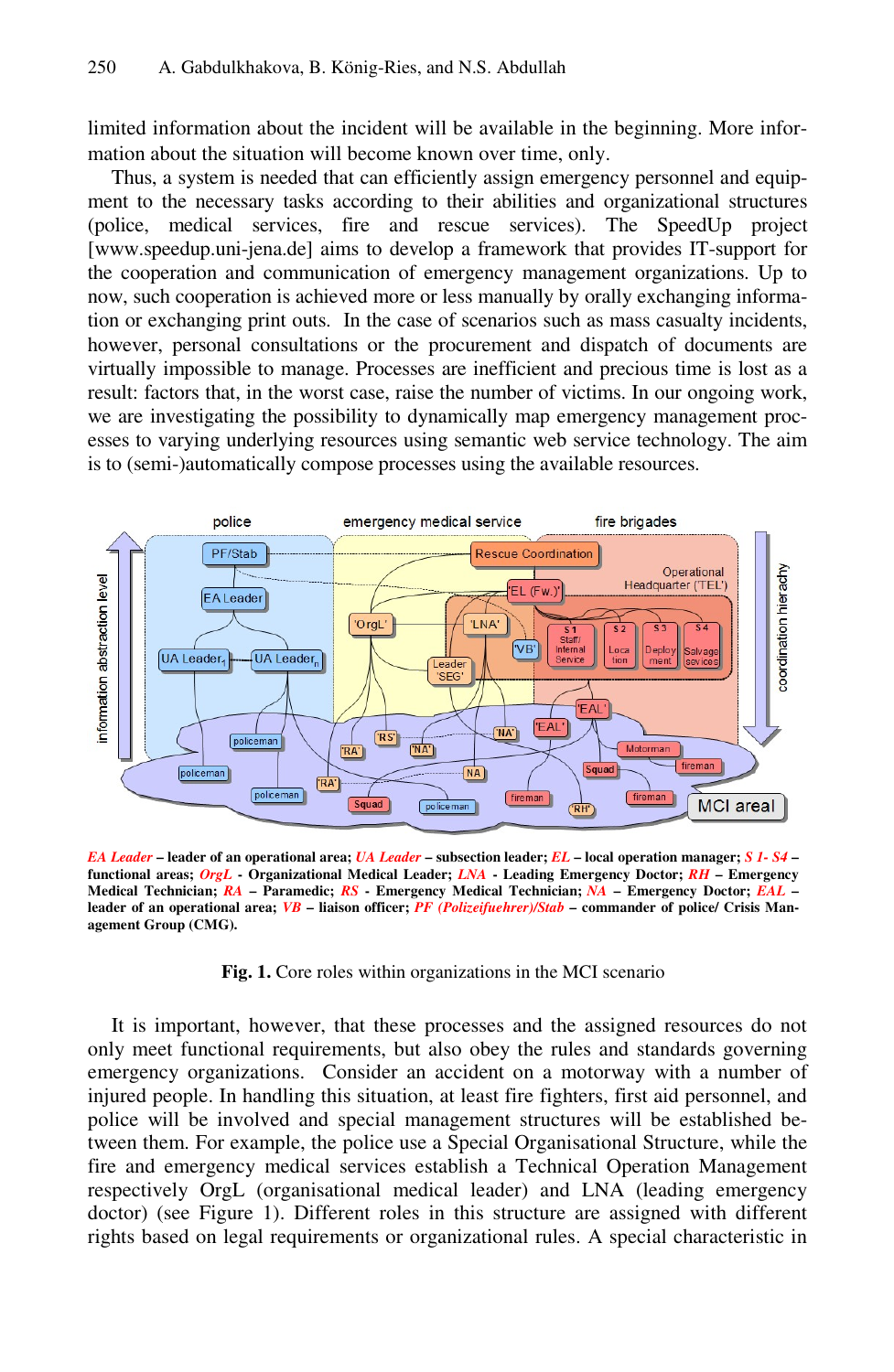such a scenario is that the operation managers should handle tasks whose goals arise and can quickly change during the mission itself [2]. So, the basic idea is to develop a mechanism that supports operation managers in achieving those goals by (semi- )automatically assigning or suggesting appropriate resources and at the same time ensures that existing rules, such as access restrictions on a particular personal data, commands are given by authorized personnel etc., are obeyed by the dynamically created processes. In this paper, we propose such a system based on semantic web service technology. Resources are modeled as services and will be discovered and bound at run time. To achieve this, services need to be described in a machineprocessable manner. In addition, we need to make sure that only services that meet rules and regulations are used within a process. Here, we argue that techniques for compliance management known from BPM can be adapted to our domain. In the remainder of the paper, we discuss how this can be achieved. First, we introduce the semantic service descriptions we use. Second, we look at compliance requirements in our domain and discuss how they could be formalized. Finally, we present our architecture that brings together the different building blocks. Thereafter, we will give an overview of the related work and conclude.

#### **2 Semantic Service Descriptions**

We have decided to base our system on a service oriented architecture with semantic, i.e., machine-processable service descriptions, as this is an ideal architecture to support flexibility and robustness in dynamic situations. These descriptions enable an automatic assignment of suitable service offers to service requests. In case a service is no longer available, performs badly or inadequate in a certain situation, another service offer can be chosen without affecting the overall behavior.

To describe services semantically, we use the DIANE Service Description language (DSD) and its matchmaker [3] to provide such descriptions and to automatically match service requests and offers in order to find the most appropriate pairing for both. The language is not based on one of the existing ontology or logic languages such as the often used description logic or f-logic, but uses an ontology language and a reasoning mechanism that is specialized for service discovery: the DIANE Elements (DE). Service offers are described as sets of required preconditions and achieved effects. By the introduction of variables, DSD allows to seamlessly integrate the descriptions of which functionality is provided and the form of message flow, *viz.*, which inputs a service expects and which outputs it is able to produce. DSD descriptions of both offers and requests are basically directed graphs. The matchmaker traverses the request graph and tries to find and configure matching offers by implementing a subset test. This powerful and efficient matchmaker is at the heart of the accompanying semantic service middleware that supports the whole process of service matching, selection, and automatic invocation [3].

Figure 2 illustrates an example of a service offer that allows transmitting a text message (e.g., information about number of affected persons) from the leading emergency doctor to the organizational medical leader. The description tells that the effect of the service execution will be that a text message (*TextMessage* is an input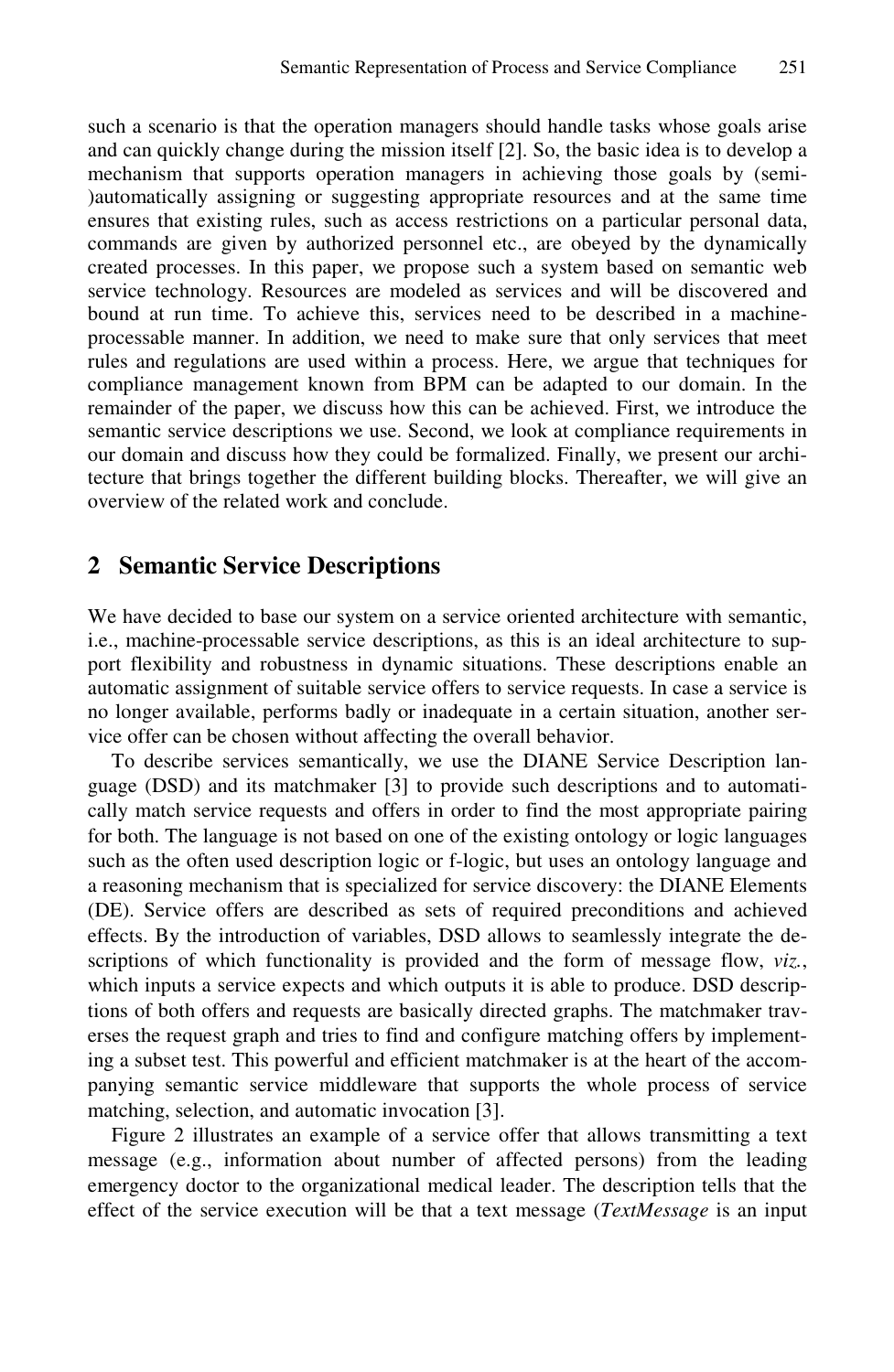#### 252 A. Gabdulkhakova, B. König-Ries, and N.S. Abdullah



**Fig. 2.** Service Offer *"SendMessage"*

parameter of the service) will be sent from the leading emergency doctor to the organizational medical leader. This message needs to be in *.doc* or *.pdf* format and the filename needs to be provided as an input. Service requests are formulated similarly and are then automatically matched with all available service offers to find the best matching currently available service.

We envision emergency personnel to have access to a tool that will trigger service requests at certain steps in emergency management process. For instance, in the event that leading emergency doctor may want to inform the organizational medical leader about the number of victims. The tool will automatically create an appropriate service request from this. This request will then be matched with the available service offers. Such offers might include services totally unrelated to the task at hand, e.g. a service scheduling an ambulance, but also a number of services more or less suitable to achieve the given goal, e.g. the service offer above, but also a service that creates a wireless link, a service that ensures that the information is transmitted by a messenger etc. Unfortunately, requests that look very similar from the semantic service description and matchmaking point of view, may require the usage of very different services in order to meet compliance requirements. For instance, if the leading emergency doctor wants to communicate just the number of victims, she may be able to use a different service (e.g., a volunteer messenger or a wireless transmission) than when she also wants to communicate personal information about those victims.

In the next section we will describe in more detail how the association between internal controls and process tasks or services can be done.

#### **3 Compliance in Emergency Management**

As described above, our current matchmaker is able to take functional and nonfunctional aspects reflected in the service offer and request descriptions into account to find the best matching services. The matchmaker, however, is not able to take into account rules and regulations that are defined elsewhere. Here, we propose to integrate tools developed in the context of compliance management in BPM. In this section, we describe how concepts known there can be applied to our domain.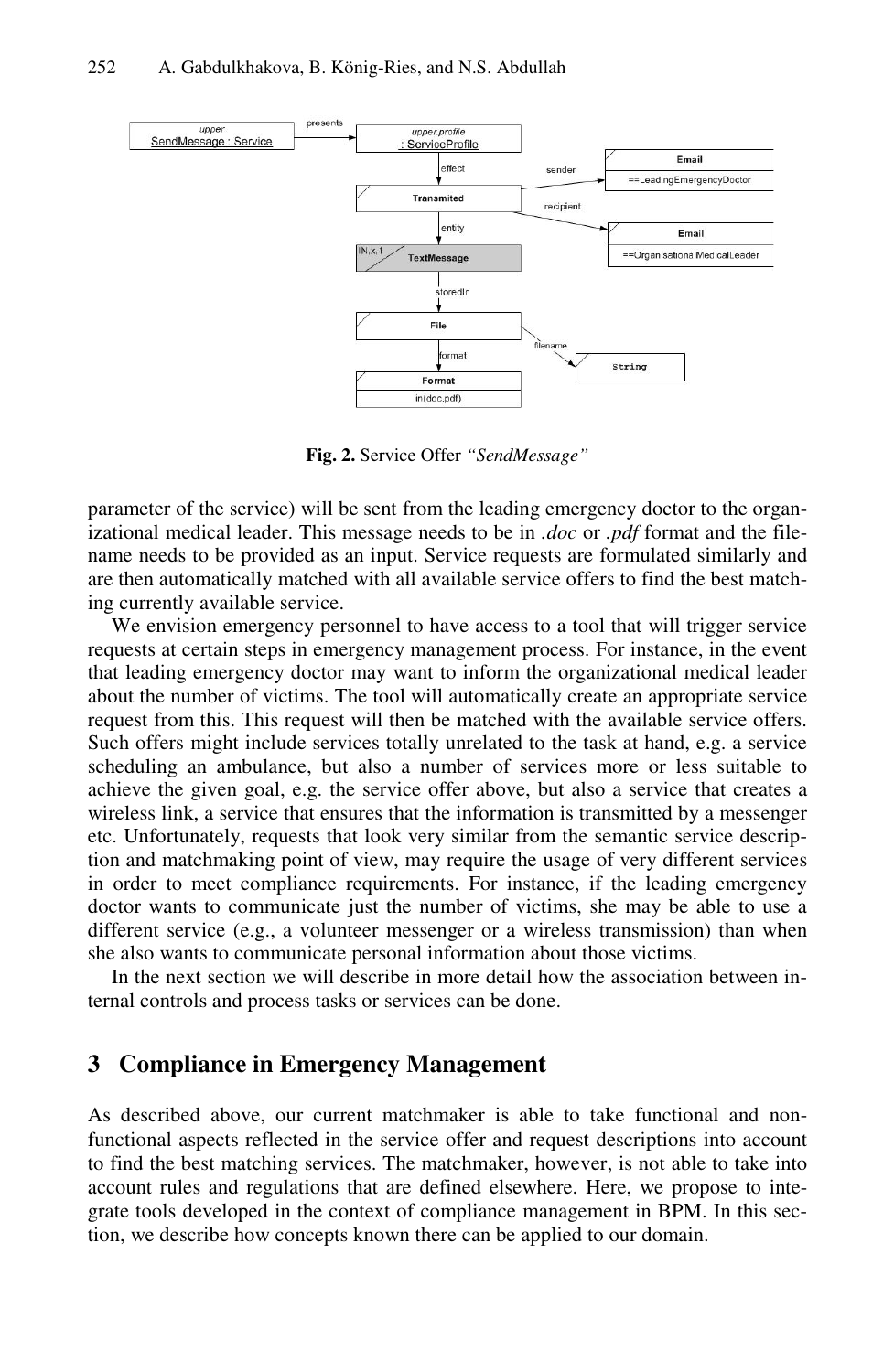Let us consider the following example: Article §10 of the Medical Association's professional code of conduct in Germany states that the leading medical doctor evaluates the operational picture: progress of the care of the patients on-site, the condition of the patients and the evacuation of the patients on-site. According to §163 StPO (*German Code on Criminal Procedure*), he is prohibited from spreading this information to other organisations (e.g., police). Unfortunately, not all emergency staff manages those requirements carefully or is even fully aware of them. Therefore, we suggest to start with formalizing the compliance requirements. We propose the use of formalisation as in [4] to facilitate the extension of service descriptions. In [4], the work examined the semantics of the contract conditions with reference to behavioural expressions which then they referred to as deontic constraints. Deontic constraints express what parties to the contact are required to perform (obligations), what they are allowed to do (permissions), or what they are not allowed to do (prohibitions). As a result, we derive compliance rules in form of machine readable statements/rules as follows: *(1) Service Obligation* - what must the services be able to deliver or produce? *(2) Service Prohibition* - what must the service not deliver or produce? *(3) Service Delegation* - what is permissible for the service to deliver or produce or substitute in terms of its output?

Consider our example about transmitting a message about affected persons from the leading emergency doctor to the organizational medical leader. An organizational medical leader leads the subordinate forces and is responsible for the best possible care of the patients. The subordinate forces forward information to the organizational medical leader. Thus, transmitting information about affected persons to the organizational medical leader from the leading emergency doctor is allowed and in this case the warranted connection is via an e-mail service (§ 203 StGB (*The German Criminal Code*) "…Transmitting patient's data … via telephone or radio connection is basically forbidden"). These rules can be regarded as compliance rules. For instance, the Service Obligation part could capture the following requirements:

- Triage documentation, i.e., the estimation of victims injury in order to determine the priority of patients treatments based on the severity of their condition;
- Medical documentation of patients;
- Organization of ambulance movement according to the destination of patients.

In the Service Prohibition part will be a statement on what the service must not produce; regarding our example:

- Transmitting patient's data to other organizations (e.g., police, fire brigades) and
- Transmitting patient's data via telephone or radio connection.

The Service Delegation part will contain statements on what is acceptable to be substituted and describes the tasks to be executed in Compliance Management component. In our case these substitutes can be:

- Assignment of an identification number of patient (without supporting any medical documentation e.g. patient diagnose) to police in accordance with official call;
- Providing e-mail services as option for transmitting patient's data between leading emergency doctor and organizational medical leader.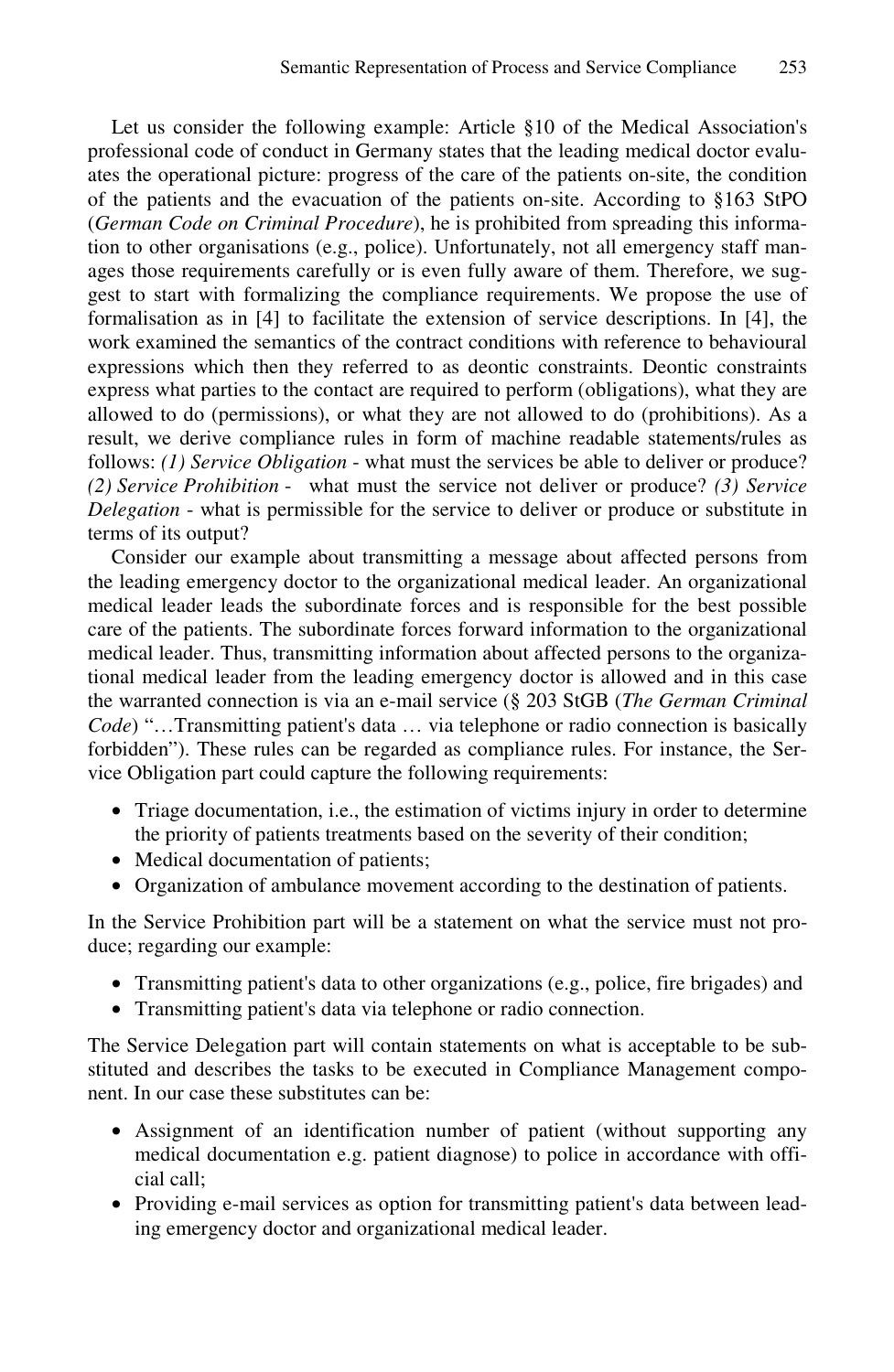In the following, we show the examples of formalization for part of emergency services rules involving patient's data protection namely R1, R2, and R3. R1 represents compliance rule formalization specifying leading emergency doctor (LNA) has the obligation (*O*) to safe keep patient's data. In the event of violation (⊗), LNA is obligated (*O*) to pay fine. Another formalization, R2 shows that LNA is prohibited ( $O\neg$ ) to send patient's data to Non-Medical Agencies (NMA). We complete this with service delegation in R3 where LNA is permitted *(P)* to send patient data through e-mail to Organizational Medical Leader (OrgL).

- R1 (Service Obligation): PatientData,  $O_{LNA}$  Safekeep ⊗  $O_{LNA}$  PayFine.
- R2 (Service Prohibition): PatientData,  $O_{\square_{\text{INA}}}$  SendtoNonMedicalAgencies.
- R3 (Service Delegation): PatientData,  $P_{LNA}$  SendEmailtoOrgL.

The examples have demonstrated how we use compliance rules to capture requirements in the emergency management domain. While semantic services provide the basis for dynamic process composition, in many settings, it is inadequate to find a functionally correct process and at the same time adhere to surroundings constraints (legal, etc.). Using compliance rules (in addition to the service descriptions) can provide us with the ability to dynamically allocate resources, execute services/substitutes, etc. in critical situation without violating required policies and guidelines.

### **4 Solution Architecture**

In this section we present the overall architecture for representation of compliance requirements for emergency management.

In order to assist such dynamic environments, a system has to combine expertise about dynamically creating processes and expertise to generically describe and enforce compliance to reach the next level towards automatic process management. Figure 3 shows the interplay between the AI planner, the service component and the compliance management component: While the planning component will create processes that will solve given tasks, the service component will find concrete resources that are needed to execute these services. Service offers and service requests are not initially designed to fit together but are matched at run time by the service oriented software. In order to match a service request with a service offer, we have a service repository. It manages a list of all currently available services. To keep the repository up to date, service providers have the task to announce just offered services as well as services that are not available anymore. Service requests have the possibility to search in the repository for services providing certain functionality. In order to ensure that only service that match functionally and do not violate any rules and regulations, a compliance management component is needed. This component allows an on-the-fly compliance check and ensures that existing rules are fulfilled.

Emergency organizations typically involve a collection of business process tasks performed to accomplish the offered service. Considering that, we employ the use of ontological alignment and process model enrichment proposed by [5] in our solution. According to [5], process model enrichment will provide a better understanding of the interaction between process model and compliance rules (through improved visualisation of controls on the process model). Therefore, we start our compliance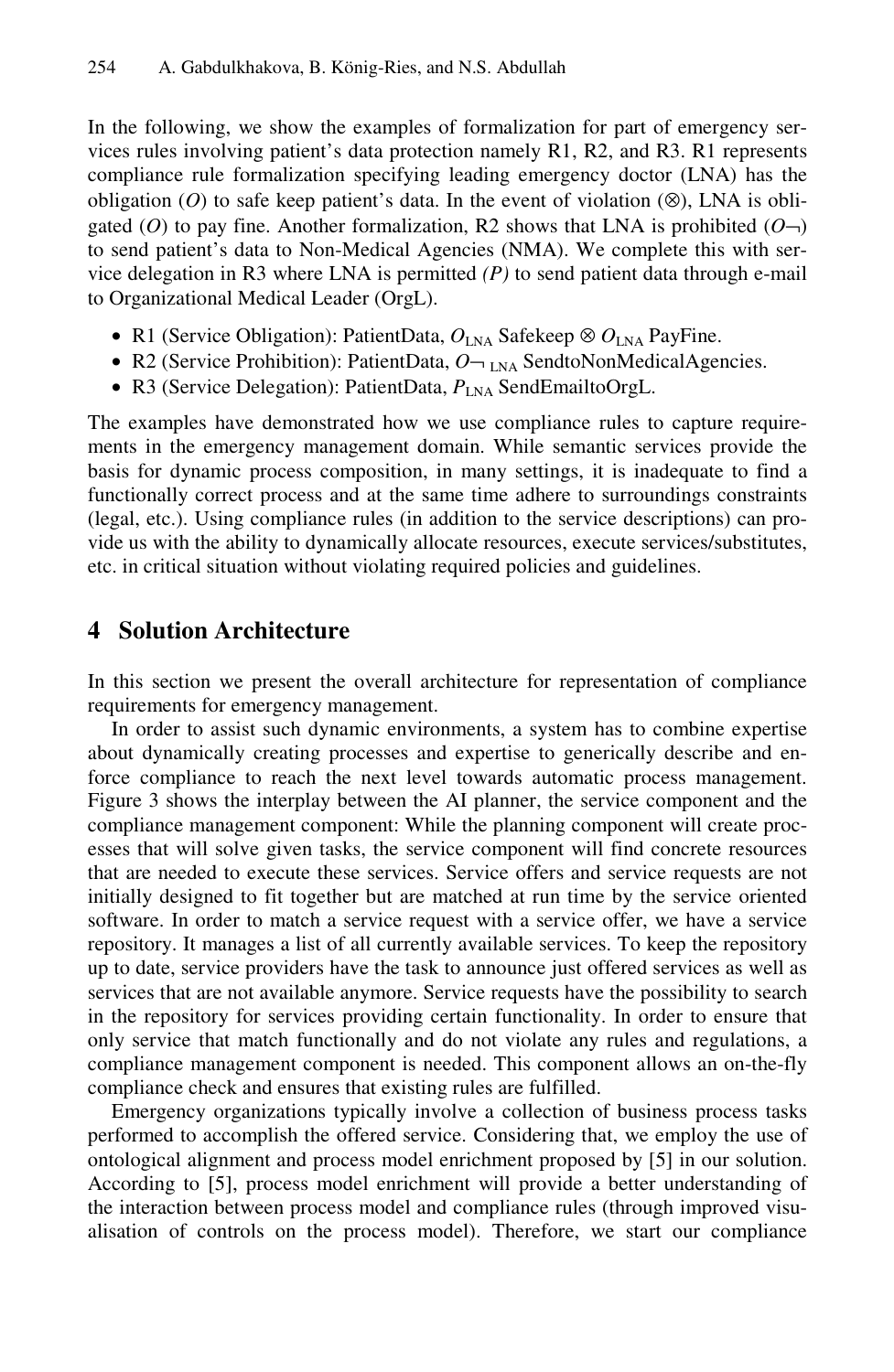

**Fig. 3.** System Architecture

management by identifying the associated compliance rules (regulation/standard) for a particular business process. Then, we proceed with the identification of risks for a particular service with regard to (violation of) compliance rules for the offered services. This will facilitate the identification of compliance obligation associated with a particular service or so called control objectives.

Following this, specific internal controls (specific activities/checks etc. that will be undertaken to fulfill a control objective) are designed and associated with the requisite control objectives and identified services risk. The fulfillment of control objectives will ensure the service process is free from the determined risks, or at least operates at a mitigated level of risk. To describe the relationship between internal controls and tasks, we observe that there are several controls that are applicable to a particular task. For each task there are a number of properties which represent the instance of a particular task. For instance, in emergency services the property may represent particular emergency staff roles or particular condition and/or time when a particular service is performed. By completing the ontological alignment and the process model enrichment, the emergency services and processes are explicitly associated with internal controls and hence with compliance obligations (or control objectives). This will facilitate the creation of low risk or risk free processes for a particular service adhering to compliance rules.

# **5 Related Work**

In the last twenty years, many projects dealt with support in MCI and other emergency scenarios and many used a similar combination of technologies as SpeedUp does. Examples include SHARE [6], CoSAR-TS [7], MobiKat [8] and the Emergency Management System [9]. However, despite clear indications for the need [10, 11], to the best of our knowledge, none of these projects aims to provide sufficient artefacts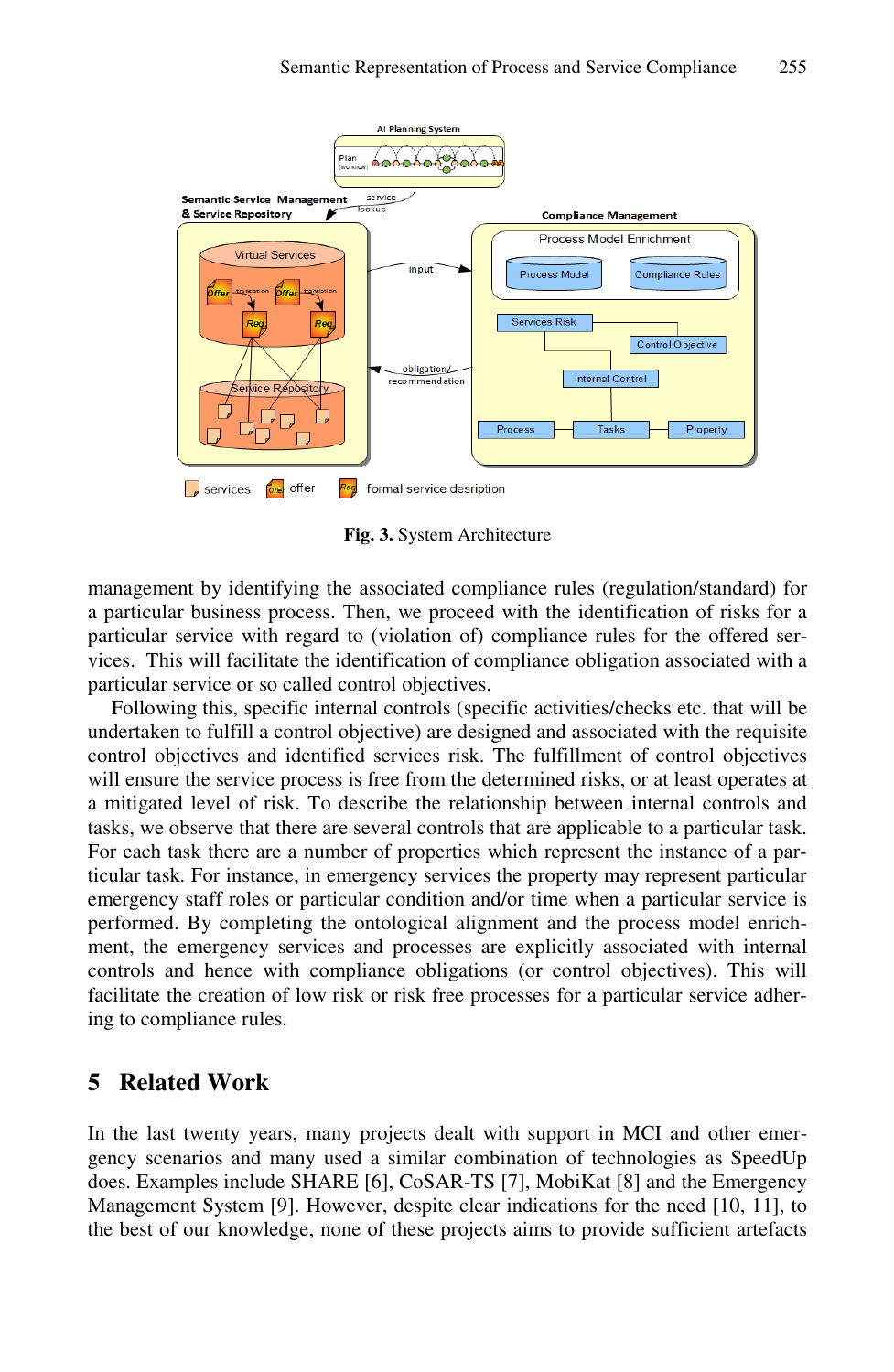with respect to compliance management for different types of rescue forces for managing MCI scenarios.

Efforts towards supporting the modeling of business process to meet compliance requirements have been established by a number of prior research works. In particular, [5] introduces an approach that provides the capability to capture compliance requirements through a generic requirements modeling framework. In their approach [5] also introduce the use of Formal Contract Language (FCL) as formalism to represent the declarative nature of compliance requirements. The formalization of process models is also supported by [12] that present formalism for annotated process models for the purpose of compliance checking. Another work by [13] provides an interesting method for integrating risks in business processes. The proposed technique for "risk-aware" business process models is developed for EPCs (Event Process Chains) using an extended notation. Similarly [14] present a logical language PENELOPE, that provides the ability to verify temporal constraints arising from compliance requirements on affected business processes. Distinct from the above works, the contribution of this paper has been on firstly providing an overall methodology for a model driven approach to business process compliance, and secondly on a structured technique for process model enrichment based on formal modeling of control objectives. Another significant research also exists on the modeling of control flow in business processes, particularly in the use of patterns to identify commonly used constructs [www.workflowpatterns.com]. On a similar note, [15] provide temporal rule patterns for regulatory policies, although the objective of this work is to facilitate event monitoring rather than the usage of the patterns for support of design time activities.

The most closely related work with regard to discovery is the WSMO-MX Matchmaker [16]. WSMO-MX is a hybrid matchmaker for WSML services that borrows the graph-matching approach from the DSD Matchmaker, but combines it with other concepts developed within other matchmakers which the DSD Matchmaker is lacking. What distinguishes the DSD Matchmaker most from WSMO-MX, as from most other discovery approaches is DSD's concept of precise fine-grained preferences and ranking. Most matchers proposed for OWL-S (see e.g. [17] for a typical example) rely on the subsumption matching of inputs and outputs described above and do not take the effects of the service into account. The recent matcher proposed in [18] additionally matches service product and classification. In contrast, DSD's matching is purely state-based. This has two advantages: (1) compares whether a service provides the desired effect or not and (2) DSD can abstract from differing interface and find functionally matching services even if their interface differ.

For WSMO, a discovery mechanism that abstracts from the individual effect to a desired, more generic goal is proposed. In [19] the developers argue that this abstraction is necessary due to performance considerations. Likewise, OWL-S [20], e.g., inherits difficulties with reasoning on the instance level from the description logics it is based on. Tools for OWL-S thus tend to not use instance information. However, contrary to DSD both approaches do not differentiate between a description of an offered and a requested service and rely on ontologies and heavy-weight logics (like description logics or frame logics). Thus, when searching for a service in dynamic and unreliable environments, it would be difficult to describe what should happen in cases where, e. g., information is missing or not fully matching.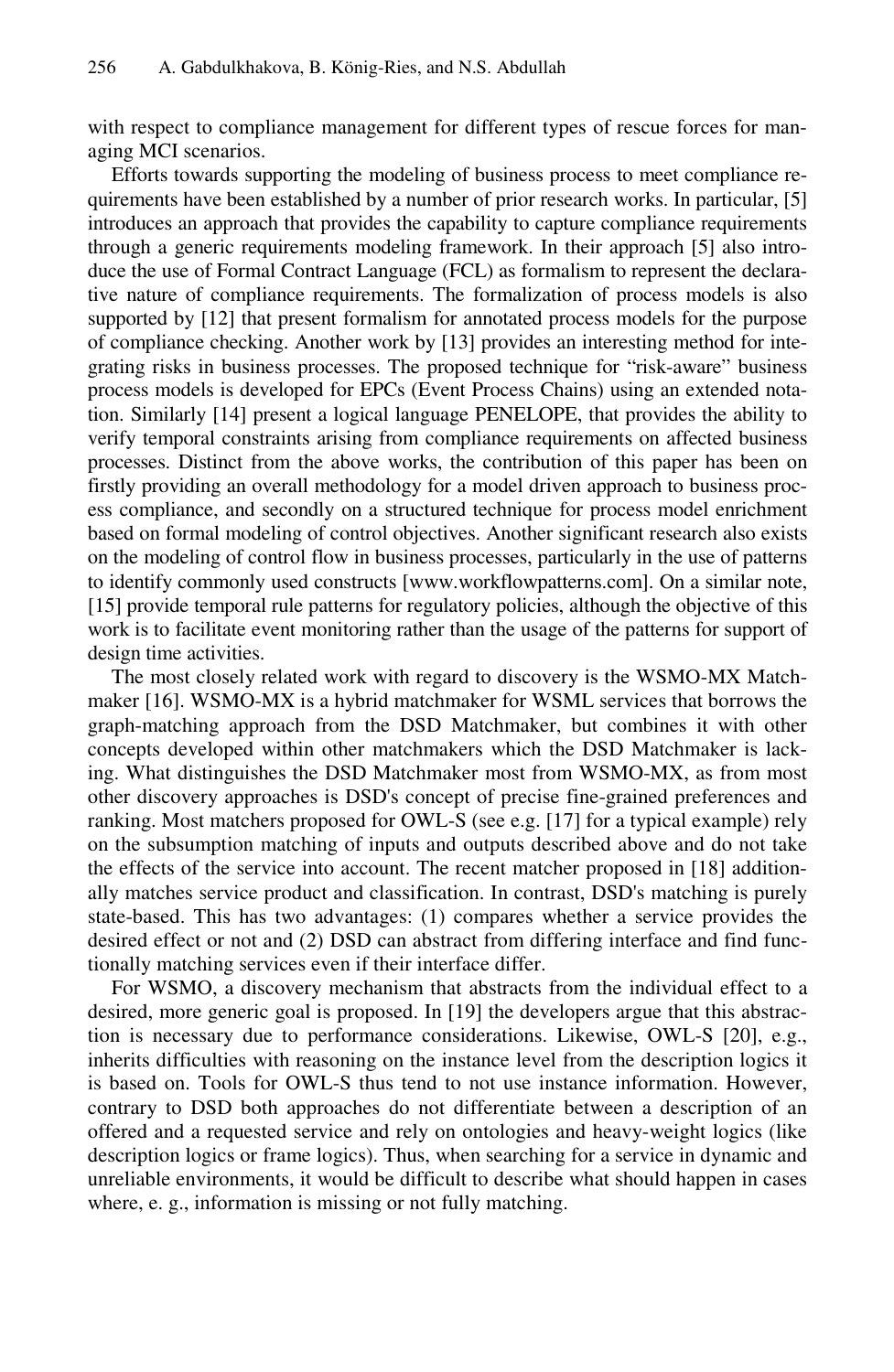# **6 Conclusion**

In this paper we have presented a high level model for the representation of compliance requirements technologies which are essential for building up IT-support for operation managers in large-scale MCI scenarios. We described the components, their functionalities in the modeling and execution phases. In our current approach, a model for representing compliance requirements is build through the extension of service descriptions in form of machine readable statement/rule. Most parts of the architecture are still in development and need additional scientific investigations such as the usage of these extensions in the matching process and the role of these extensions at service execution time. Currently, we are integrating the building blocks of our solution into a common prototype which will then be tested in a real-life setting.

**Acknowledgements.** The work described here has been partially funded by the Federal Government's program Research for Civil Security (call "rescue and protection of people") by the German Federal Ministry of Education and Research (http://www.speedup.uni-jena.de) and German Academic Research Service (DAAD).

We would like to thank our SpeedUp project partners from the Intercultural Business Communication (IWK) department, University of Jena (Germany) especially Yeliz Yildirim-Krannig, Mareike Mähler, and Fabian Wucholt who have provided us with important insights into intra- and inter-organizational interaction and contents of communication in MCIs. We also would like to acknowledge Shazia Sadiq from School of Information Technology and Electrical Engineering, The University of Queensland for her invaluable input in this research.

# **References**

- 1. Peter, H.: Die Leitstelle beim MANV. Stumpf + Kossendey Verlagsgesellschaft mbH (2001)
- 2. Kemper, H.: Führen und Leiten im Einsatz. Ecomed, 3. Auflage 2008 (2008)
- 3. Kuester, U., Koenig-Ries, B., Klein, M., Stern, M.: DIANE A Matchmaking-Centered Framework for Automated Service Discovery, Composition, Binding and Invocation on the Web. Special Issue of IJEC (International Journal of Electronic Commerce) on Semantic Matchmaking and Retrieval (2007)
- 4. Governatori, G., Milosevic, Z., Sadiq, S., Orlowska, M.: On Compliance of Business Processes with Business Contracts Technical Report, School of Information Technology and Electrical Engineering, The University of Queensland (2006)
- 5. Sadiq, S., Governatori, G., Namiri, K.: Modeling Control Objectives for Business Process Compliance. In: Alonso, G., Dadam, P., Rosemann, M. (eds.) BPM 2007. LNCS, vol. 4714, Springer, Heidelberg (2007)
- 6. Konstantopoulos, S., Pottebaum, J., Schon, J., Schneider, D., Winkler, T., Paliouras, G., Koch, R.: Ontology-Based Rescue Operation Management, pp. 112–121 (2009)
- 7. Tate, A., Dalton, J., Bradshaw, J.M., Uszok, A.: Coalition Search and Rescue Task Support: Intelligent Task Achieving Agents on the Semantic Web. Technical report, Artificial Intelligence Applications Institute The University of Edinburgh and Florida Institute for Human & Machine Cognition, IHMC (2004)